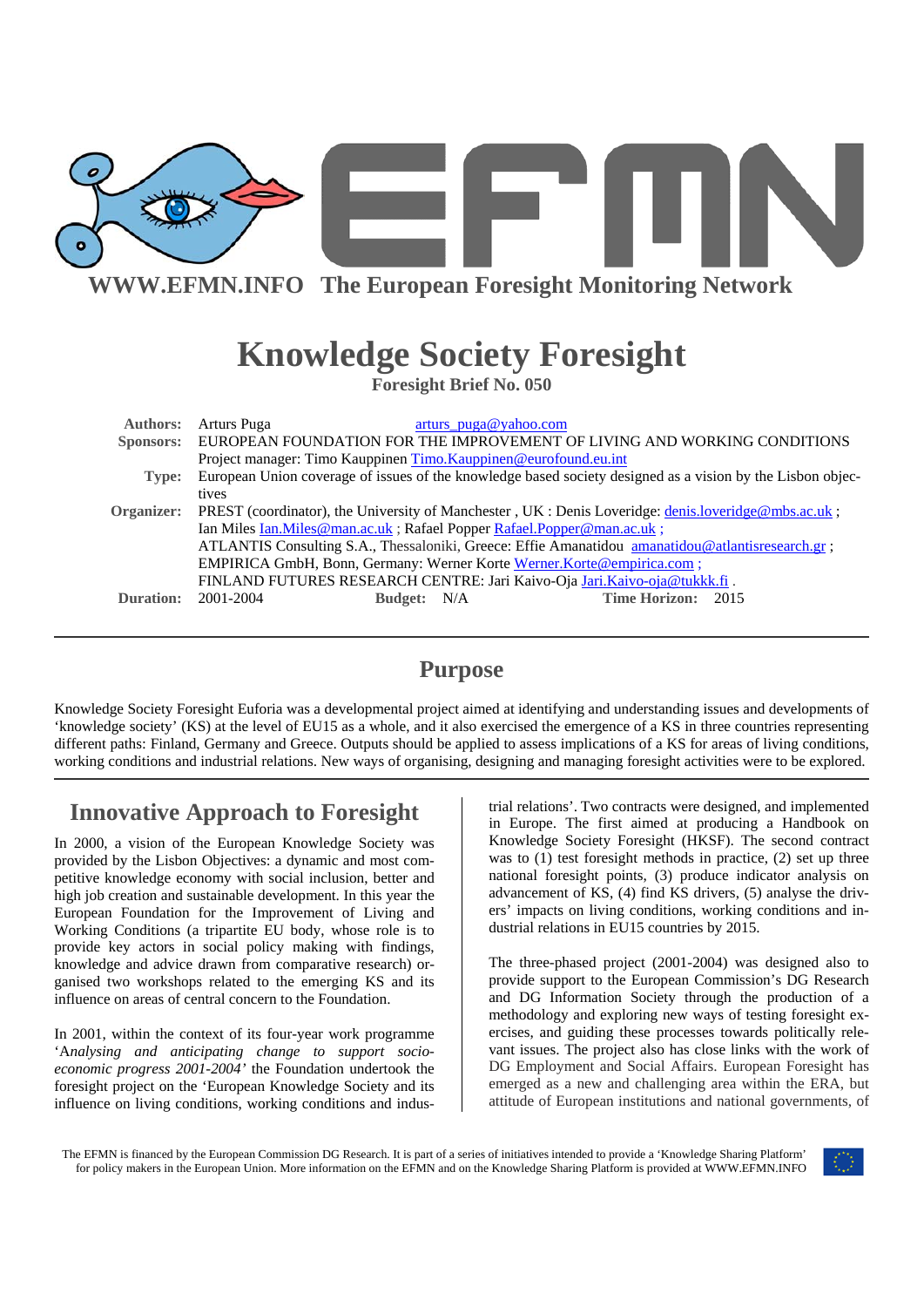S&T policy makers toward this strategic policy intelligence instrument / research process still seems to be cautious and in the process of defining a position. The Euforia project had to be a 'pioneer' to demonstrate the effectiveness of the Foresight process performing the research in a multi-cultural and cross-regional setting and providing relevant to the Lisbon strategy policy orientations.

#### **Looking at Knowledge Societies**

An Advisory Committee for the project was set up by the European Foundation. The project was coordinated and led by PREST at the University of Manchester, and the process was jointly managed with project partners in Finland (FFRC), Germany (Empirica) and Greece (Atlantis). The Office of Taoiseach (Prime Minister) of Ireland actively took part in the Foundation's project implementation. The project activities involved scientists, researchers and policy-makers from a total of 25 countries (18 European and 7 non-European countries). The pilot countries were selected on the basis of a preliminary set of indicators (of information society development, compiled for the SIBIS project) - *Finland* (high on most indicators), *Germany* (roughly average within the EU on most) and *Greece* (relatively low on most). Partner organisations in each country were recruited to run the national case studies. Different stakeholders from the private, public, research, and NGO sectors provided inputs, and collectively produced outputs achieving objectives of a set of KS oriented foresight exercises.

## **'Soft' and 'Hard' Methods Combined**

The methodological framework indicates to three main processes in Euforia. The first one was related to the scanning activities; the second focused on the analysis of data and outcomes, and the third dealt with final reports performed on basis of the various activities executed during the project. 10 foresight methods were used in the project. The 'soft' ones: Environmental scanning, cross-national workshop, Brainstorming (STEEP: Social, Technological, Economic, Ecological, Political Issues), national panels, SWOT analysis, prioritisation, Delphi survey, scenarios, and the 'hard' methods - Performance indicators, and critical influence analysis (CIA). Methods, designed in combinations, comprised a unified project process, where real and virtual/ online work co-existed in many cases.

## **Handbook of Knowledge Society Foresight**

The most tangible result of the environmental scanning was HKSF produced in the first part of project. Findings of environmental scanning were used in many other methods undertaken in Euforia, for example for:

- Identifying new potential performance indicators
- Preparing questions for the brainstorming exercises
- Preparing a draft list of STEEP issues (e.g. brainstorming method)
- Informing national panels about major KS concerns
- Providing draft categories for structuring the Delphi process
- Identifying key aspects to be considered in scenario activities.

The chart indicates the direction of the flow of information across the methods combined in Euforia.



The cross-national workshop that took place within the framework of a conference "European Knowledge Society Foresight – the Missing Link between Technology Foresight and the Lisbon Objectives?" (21-22 November 2002, Brussels) provided perspectives for the Euforia national studies, and the synthesis that will follow them, concerning the processes involved in the development of European KS. The work on the HKSF was featured in the conference.

The Handbook tackles the major questions that have to be considered in embarking upon KSF (largely using a questionand-answer format) and sets out methods and approaches to draw a host of conclusions on the KS and its influence on concern areas of the Foundation. HKSF deals with conceptual issues, looks into matters of principle and objectives, provides methodological and practical application. Annexes include resource materials and essays for stakeholders wishing to pursue the KS, knowledge management and foresight intelligence more deeply.

The Handbook suggests that a more useful way of thinking about the knowledge society should involve the intersection of several related trends. These are: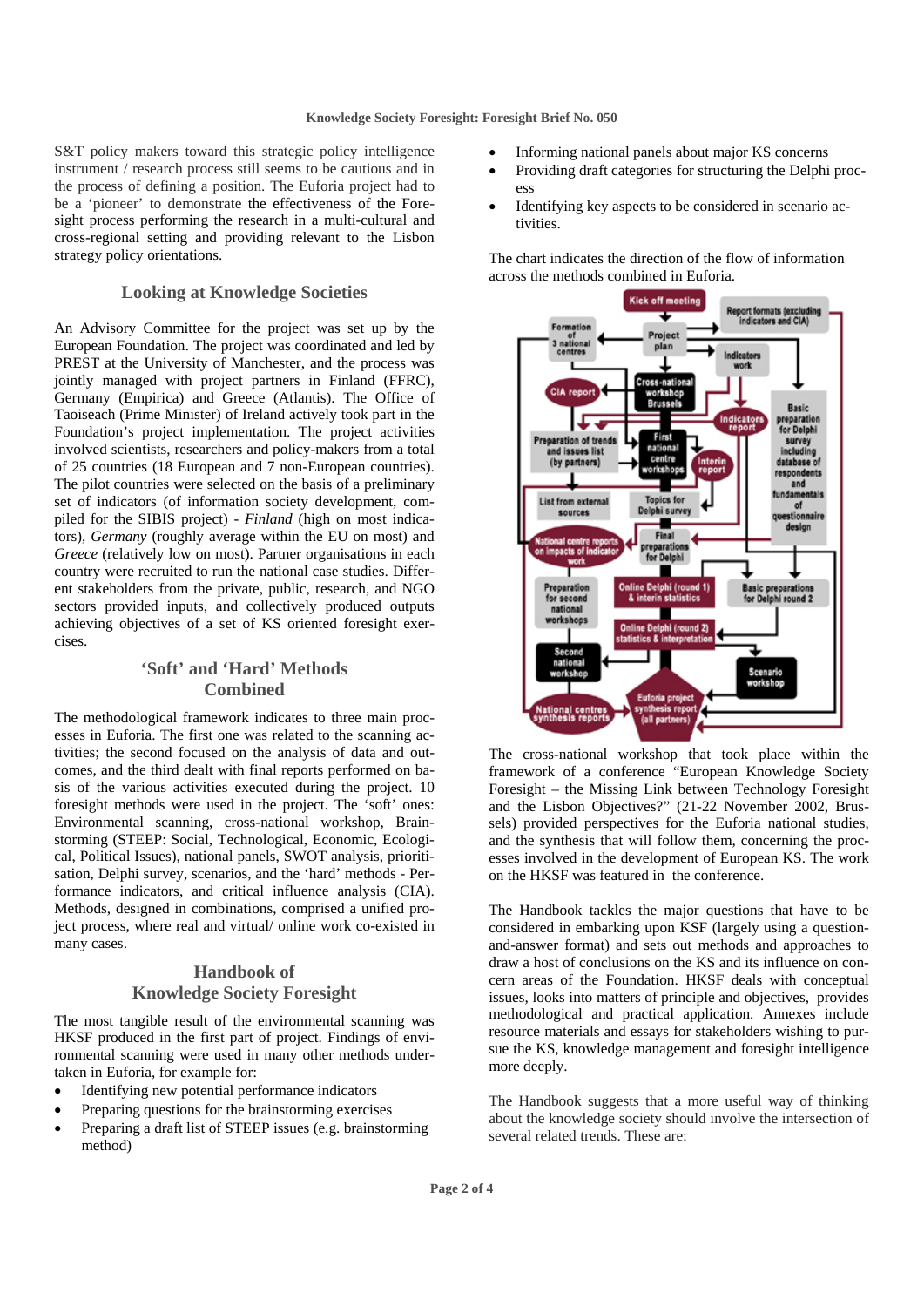- the development of *information societies* based on the large-scale diffusion and utilisation of new information technologies (IT), which have allowed for unprecedented capabilities in capturing, processing, storing, and communicating data and information;
- the increasing importance of *innovation* (technological as well as organisational) as a source of competitiveness, and an instrument for increasing the efficiency and effectiveness of organisations of all types;
- the development of *service economies*, in which the bulk of economic activity, employment, and output is taking place in service sectors of the economy, and where specialised services are providing critical inputs to organisations in all sectors on a vastly increased scale;
- *knowledge management* arises as a specific issue, as organisations seek to apply formal techniques and new information systems to help them make more effective use of their data resources, information assets and expertise;
- other important developments related to the points above, including globalisation, changes in demographic structures and in cultural practices, and environmental affairs.

This is not a detailed map or model of a KS. 'Dealing with uncertainty', mutually reinforcing and evolving factors, that are foresighted and reflected in HKSF, have implications for both living and working conditions and industrial relations challenging the Lisbon agenda in Europe.

## **Social Innovation Needed for Improvement of Work and Life**

The European KSF project resulted in wide-ongoing outcomes in 2003-2004. A set of reports was published in electronic format and disseminated during the Irish presidency EU conference 'Foresight for Innovation - thinking and debating the future: shaping and aligning policies' (14-15 June 2004, Dublin).

Euforia proved in practice a developmental type of project that encompassed integrative, explorative, experimental, and forward-looking features. The project discovers that KSF is a particular foresight area. It goes further than typical technology foresight, since it is designed to inform a wide range of policies relevant to social and organisational innovation, as well as technological innovation. In Europe, institutions and practices must rise to the challenges of social change in general (e.g. demographic change, globalisation, etc.) as well as to change associated with the production and use of new knowledge. The study indicated various points at which social innovation seems to be particularly problematic - for instance, the work-life balance emerged as a recurrent source of concern, there were problems seen in the adaptability of trade unions, the much-heralded network organisations were felt to be slow in developing, ethical considerations were not expected to take a prominent role in working life, and so on. Social innovations, and the social forces to develop, diffuse and implement them, are clearly called for.

### **Time Series of Indicators Show Trends of North-South Divide**

The ways in which KS issues are mutually shaping, and being shaped by, policies and strategies of many kinds are in the making. Euforia studied problems of the appropriateness and quality of statistical resources and data for the measurement of KS developments. The advancement indicators report provided detailed data on a range of topics. Country profiles were produced for Finland, Germany and Greece, alongside with EU aggregates and overall comparisons of the EU countries. Where possible, the approach was to generate and present time series data on indicators, which would assist in the identification and elaboration of trends. The KS advancement indicators (for the European countries, the US and Japan) and the analysis report provided a key empirical basis on which the subsequent discussions in the workshops and the empirical part of the scenario development were based.

It can be said that the KS has arrived in the EU but not everywhere and not for everyone. A knowledge society north-south divide can still be observed in Europe. Looking at competition and innovation, the European Union, that brings to bear many advantages, has the potential to find its own way, which is likely to differ to that of the US and Japan.

#### **Delphi Across Disciplines and Countries**

The KS Delphi was the way chosen for eliciting expert opinion on the likely occurrence of specific topics. It required the preparation of a carefully designed sequence of interrogations, through web-designed questionnaire, interspersed with the recycling of earlier results. The Delphi looked at 12 crossnational social, technological, economic, environmental, political and values-related (STEEPV) trend statements, clustered into six categories: *governance and mobility, health and privacy, industrial relations, living conditions; sustainable development*, *and working conditions*. This exercise became a unique example of foresight practice where new forms of networking and technical skills were combined to produce crossnational and multi-lingual online instrument. Rich information was produced about respondents' perception on how developments towards a European KS would impact over the future of *working conditions*, *industrial relations* and *living conditions* at both the national and the EU contexts. Results of the Delphi were used as input for the discussions at the national scenario workshops as well as to prepare a full Delphi-based scenario.

#### **Scenarios to Point to Different Futures**

National workshops indicated different possibilities of the KS development in the pilot countries. They also illuminated new organisational forms that allow for new ways of generating and mobilising knowledge. The Euforia scenarios were developed from the application of various foresight methods providing outcome of a consistent and critical analysis of some of present and emerging drivers/trends in European societies (STEEPV framework). E.g. in Greece, based on the current situation and the major drivers and trends that characterise